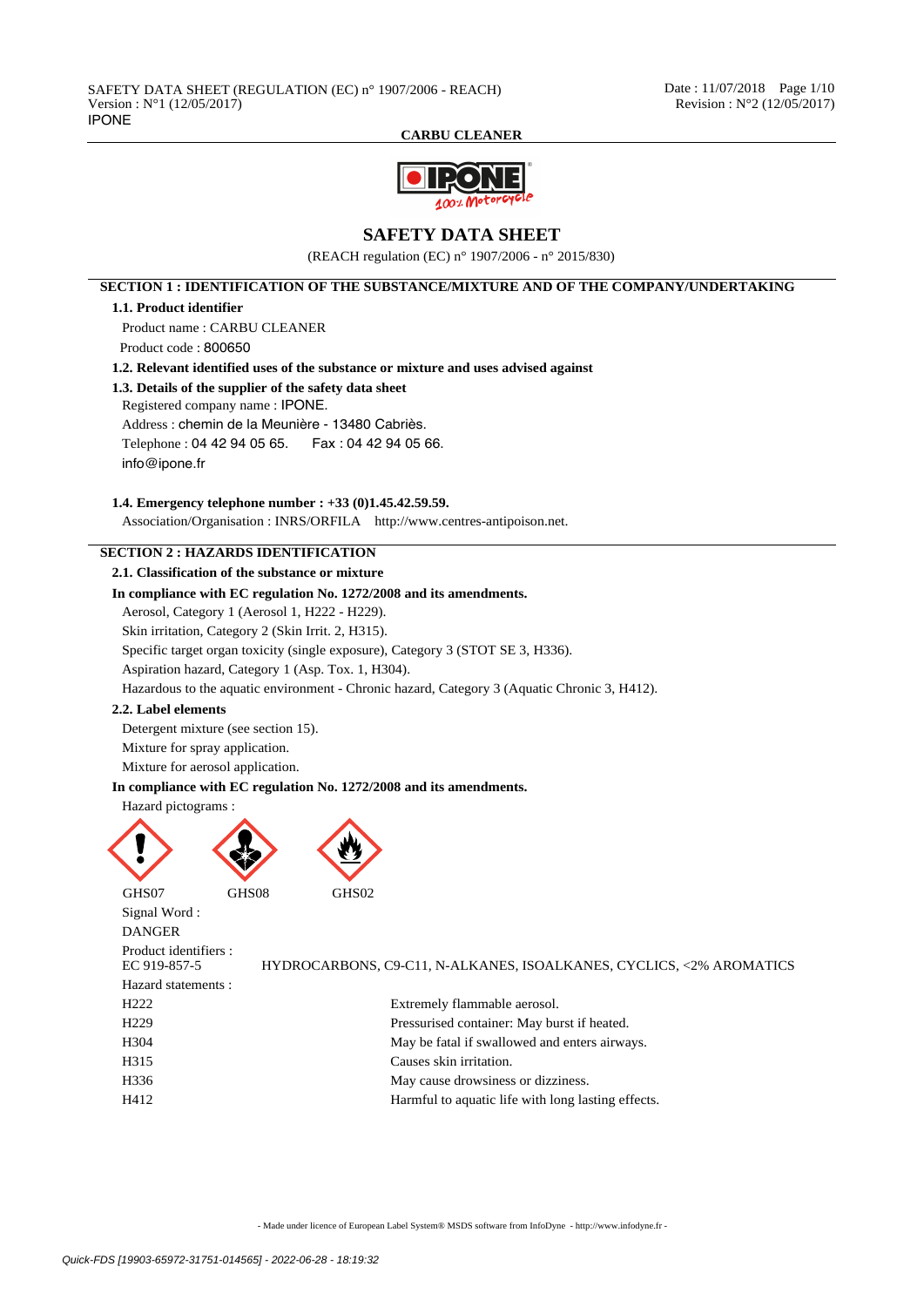| Precautionary statements - General :    |                                                                                                   |
|-----------------------------------------|---------------------------------------------------------------------------------------------------|
| P <sub>101</sub>                        | If medical advice is needed, have product container or label at hand.                             |
| P <sub>102</sub>                        | Keep out of reach of children.                                                                    |
| Precautionary statements - Prevention : |                                                                                                   |
| P <sub>210</sub>                        | Keep away from heat, hot surfaces, sparks, open flames and other ignition<br>sources. No smoking. |
| P <sub>211</sub>                        | Do not spray on an open flame or other ignition source.                                           |
| P <sub>251</sub>                        | Do not pierce or burn, even after use.                                                            |
| P <sub>271</sub>                        | Use only outdoors or in a well-ventilated area.                                                   |
| Precautionary statements - Response :   |                                                                                                   |
| $P301 + P310$                           | IF SWALLOWED: Immediately call a POISON CENTER/doctor/                                            |
| P331                                    | Do NOT induce vomiting.                                                                           |
| Precautionary statements - Storage :    |                                                                                                   |
| $P410 + P412$                           | Protect from sunlight. Do no expose to temperatures exceeding $50$ oC/122oF.                      |
| Precautionary statements - Disposal :   |                                                                                                   |
| P <sub>501</sub>                        | Eliminate the contents / container according to the local regulations.                            |
|                                         |                                                                                                   |

### **2.3. Other hazards**

The mixture does not contain substances classified as 'Substances of Very High Concern' (SVHC) >= 0.1% published by the European CHemicals Agency (ECHA) under article 57 of REACH: http://echa.europa.eu/fr/candidate-list-table The mixture fulfils neither the PBT nor the vPvB criteria for mixtures in accordance with annexe XIII of the REACH regulations EC 1907/2006.

# **SECTION 3 : COMPOSITION/INFORMATION ON INGREDIENTS**

# **3.2. Mixtures**

| <b>Composition:</b>                |                            |                |                               |
|------------------------------------|----------------------------|----------------|-------------------------------|
| Identification                     | (EC) 1272/2008             | Note           | $\%$                          |
| <b>INDEX: A9198575</b>             | GHS07, GHS08, GHS02        |                | $\overline{25} \le x \% < 50$ |
| EC: 919-857-5                      | Dgr                        |                |                               |
| REACH: 01-2119463258-33            | Flam. Liq. 3, H226         |                |                               |
|                                    | Asp. Tox. 1, H304          |                |                               |
| HYDROCARBONS, C9-C11, N-ALKANES,   | STOT SE 3, H336            |                |                               |
| ISOALKANES, CYCLICS, <2% AROMATICS | EUH:066                    |                |                               |
| INDEX: 601 004 00 0                | GHS02, GHS04               | $\overline{C}$ | $25 \le x \% < 50$            |
| CAS: 106-97-8                      | Dgr                        | $[1]$          |                               |
| EC: 203-448-7                      | Flam. Gas 1, H220          | $[7]$          |                               |
| REACH: 01-2119474691-32            | Press. Gas, H280           |                |                               |
|                                    |                            |                |                               |
| <b>BUTANE</b>                      |                            |                |                               |
| <b>INDEX: A9210246</b>             | GHS07, GHS09, GHS08, GHS02 |                | $10 \le x \% < 25$            |
| $EC: 921-024-6$                    | Dgr                        |                |                               |
| REACH: 01-2119475514-35            | Flam. Liq. 2, H225         |                |                               |
|                                    | Asp. Tox. 1, H304          |                |                               |
| HYDROCARBONS, C6-C7, N-ALKANES,    | Skin Irrit. 2, H315        |                |                               |
| ISOALKANES, CYCLICS, <5% N-HEXANE  | STOT SE 3, H336            |                |                               |
|                                    | Aquatic Chronic 2, H411    |                |                               |
| <b>INDEX: A1330207</b>             | GHS07, GHS08, GHS02        | $[1]$          | $2.5 \le x \% < 10$           |
| CAS: 1330-20-7                     | Dgr                        |                |                               |
| $EC: 215-535-7$                    | Flam. Liq. 3, H226         |                |                               |
| REACH: 01-2119488216-32            | Asp. Tox. 1, H304          |                |                               |
|                                    | Acute Tox. 4, H312         |                |                               |
| <b>XYLENE</b>                      | Skin Irrit. 2, H315        |                |                               |
|                                    | Eye Irrit. 2, H319         |                |                               |
|                                    | Acute Tox. 4, H332         |                |                               |
|                                    | <b>STOT SE 3, H335</b>     |                |                               |
|                                    | <b>STOT RE 2. H373</b>     |                |                               |

(Full text of H-phrases: see section 16)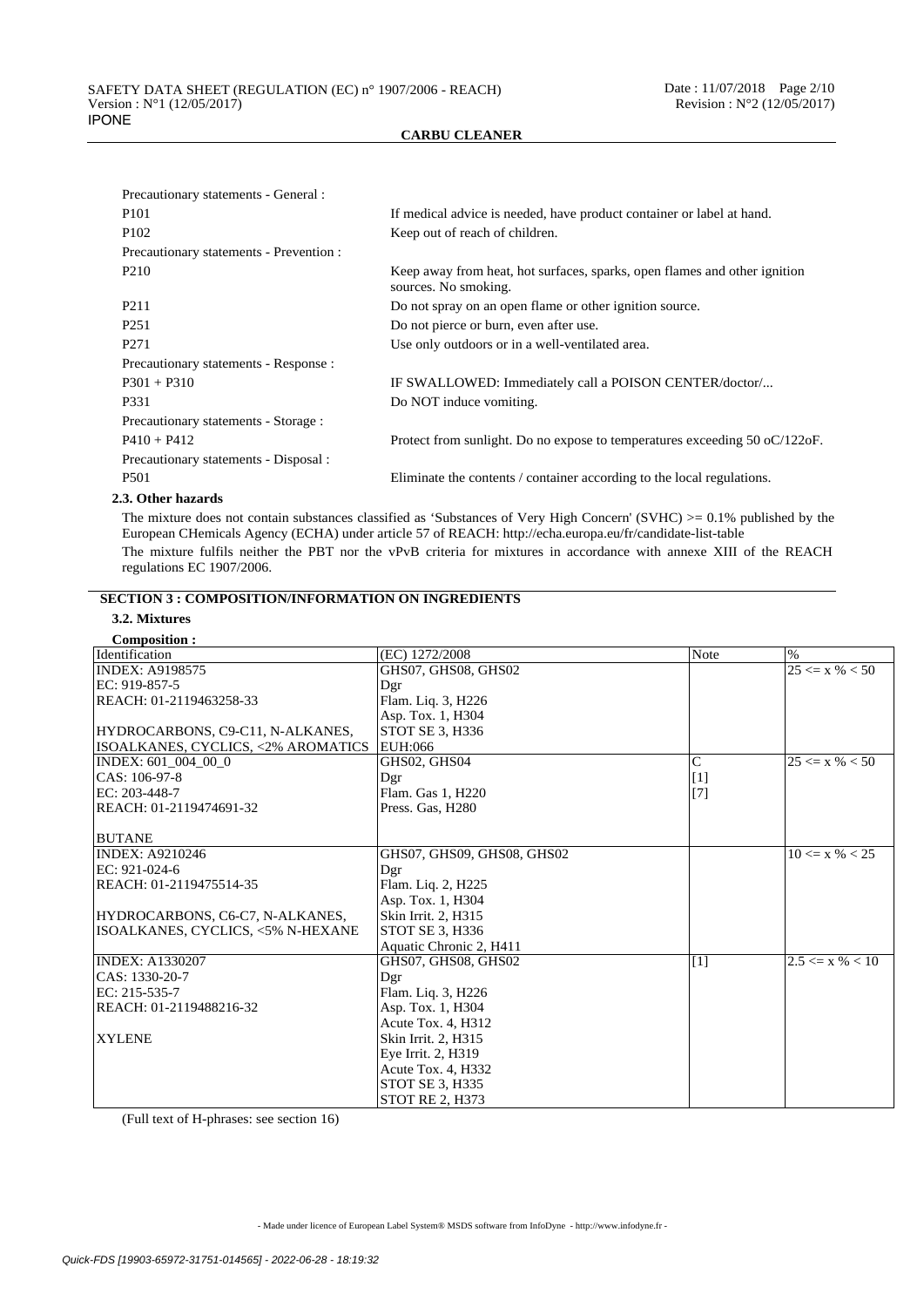### **Information on ingredients :**

## [7] Propellant gas

[1] Substance for which maximum workplace exposure limits are available.

## **SECTION 4 : FIRST AID MEASURES**

As a general rule, in case of doubt or if symptoms persist, always call a doctor.

NEVER induce swallowing by an unconscious person.

## **4.1. Description of first aid measures**

#### **In the event of exposure by inhalation :**

In the event of massive inhalation, remove the person exposed to fresh air. Keep warm and at rest.

If the person is unconscious, place in recovery position. Notify a doctor in all events, to ascertain whether observation and supportive hospital care will be necessary.

In the event of inhalation of spray mist, seek medical attention immediately, showing the packaging or label.

### **In the event of splashes or contact with eyes :**

Wash thoroughly with fresh, clean water for 15 minutes holding the eyelids open.

### **In the event of splashes or contact with skin :**

Remove contaminated clothing and wash the skin thoroughly with soap and water or a recognised cleaner.

Watch out for any remaining product between skin and clothing, watches, shoes, etc.

### **In the event of swallowing :**

Do not give the patient anything orally.

In the event of swallowing, if the quantity is small (no more than one mouthful), rinse the mouth with water and consult a doctor.

Keep the person exposed at rest. Do not force vomiting.

Seek medical attention immediately, showing the label.

#### **4.2. Most important symptoms and effects, both acute and delayed**

No data available.

## **4.3. Indication of any immediate medical attention and special treatment needed**

No data available.

## **SECTION 5 : FIREFIGHTING MEASURES**

Flammable.

Chemical powders, carbon dioxide and other extinguishing gas are suitable for small fires.

### **5.1. Extinguishing media**

In the event of fire, use specifically suitable extinguishing agents. Never use water.

Keep packages near the fire cool, to prevent pressurised containers from bursting.

## **Suitable methods of extinction**

In the event of a fire, use :

- sprayed water or water mist
- water with AFFF (Aqueous Film Forming Foam) additive
- halon
- foam
- multipurpose ABC powder
- BC powder
- carbon dioxide (CO2)

Prevent the effluent of fire-fighting measures from entering drains or waterways.

# **Unsuitable methods of extinction**

In the event of a fire, do not use :

- water
- water jet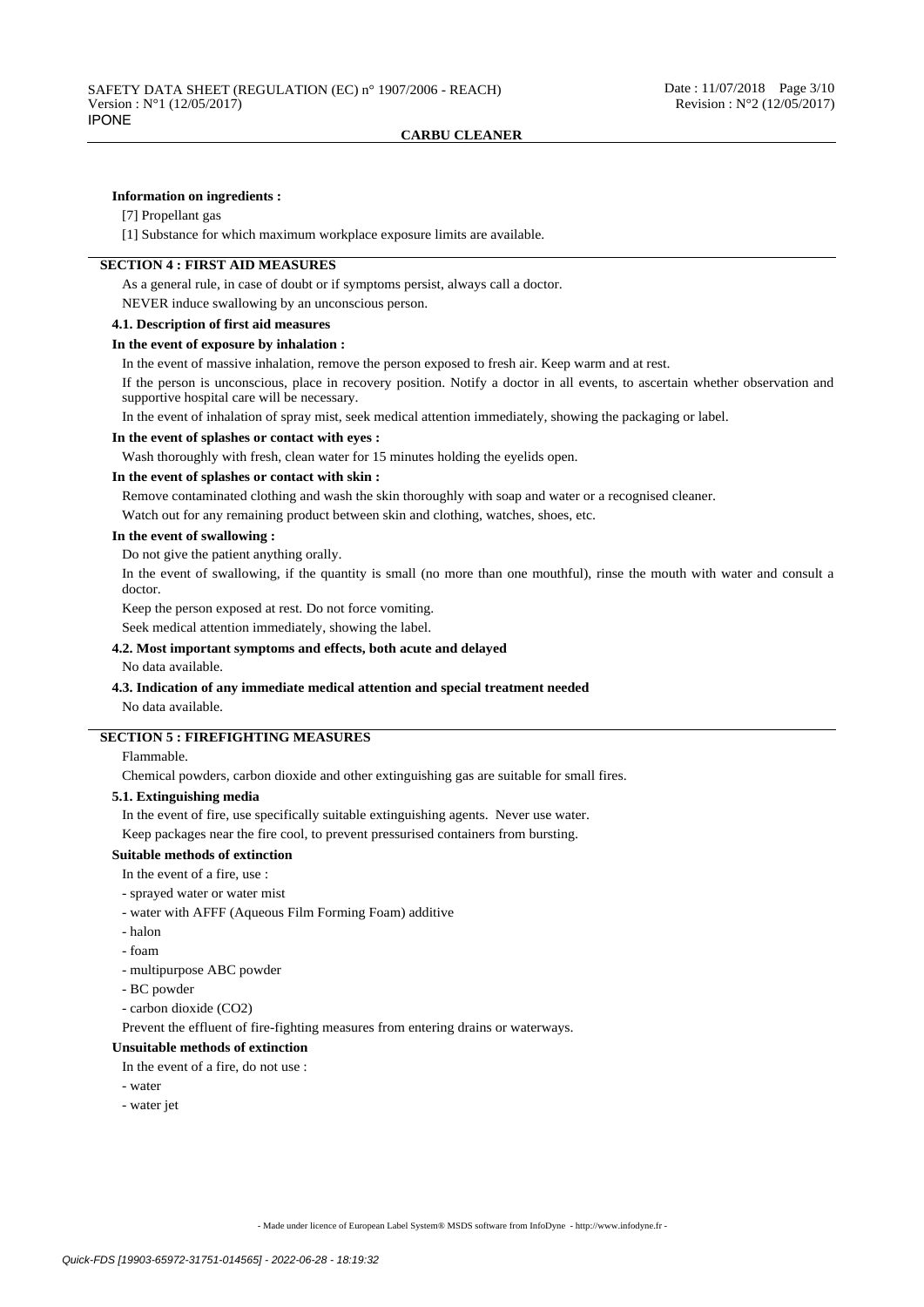### **5.2. Special hazards arising from the substance or mixture**

A fire will often produce a thick black smoke. Exposure to decomposition products may be hazardous to health. Do not breathe in smoke.

In the event of a fire, the following may be formed :

- carbon monoxide (CO)

- carbon dioxide (CO2)

#### **5.3. Advice for firefighters**

Due to the toxicity of the gas emitted on thermal decomposition of the products, fire-fighting personnel are to be equipped with autonomous insulating breathing apparatus.

## **SECTION 6 : ACCIDENTAL RELEASE MEASURES**

### **6.1. Personal precautions, protective equipment and emergency procedures**

Consult the safety measures listed under headings 7 and 8.

### **For non first aid worker**

Eliminate any possible source of ignition and ventilate the premises.

Avoid inhaling the vapors.

Avoid any contact with the skin and eyes.

If a large quantity has been spilt, evacuate all personnel and only allow intervention by trained operators equipped with safety apparatus.

### **For first aid worker**

First aid workers will be equipped with suitable personal protective equipment (See section 8).

#### **6.2. Environmental precautions**

Contain and control the leaks or spills with non-combustible absorbent materials such as sand, earth, vermiculite, diatomaceous earth in drums for waste disposal.

Prevent any material from entering drains or waterways.

If the product contaminates waterways, rivers or drains, alert the relevant authorities in accordance with statutory procedures Use drums to dispose of collected waste in compliance with current regulations (see section 13).

#### **6.3. Methods and material for containment and cleaning up**

Clean preferably with a detergent, do not use solvents.

Use some absorbent.

The elimination must be carried out by a registrated salvage professionnal.

#### **6.4. Reference to other sections**

No data available.

# **SECTION 7 : HANDLING AND STORAGE**

Requirements relating to storage premises apply to all facilities where the mixture is handled.

#### **7.1. Precautions for safe handling**

Always wash hands after handling.

Remove and wash contaminated clothing before re-using.

Ensure that there is adequate ventilation, especially in confined areas.

Remove contaminated clothing and protective equipment before entering eating areas.

### **Fire prevention :**

Handle in well-ventilated areas.

Vapours are heavier than air. They can spread along the ground and form mixtures that are explosive with air.

Prevent the formation of flammable or explosive concentrations in air and avoid vapor concentrations higher than the occupational exposure limits.

Do not spray on a naked flame or any incandescent material.

Do not pierce or burn, even after use.

Never inhale this mixture.

Use the mixture in premises free of naked flames or other sources of ignition and ensure that electrical equipment is suitably protected.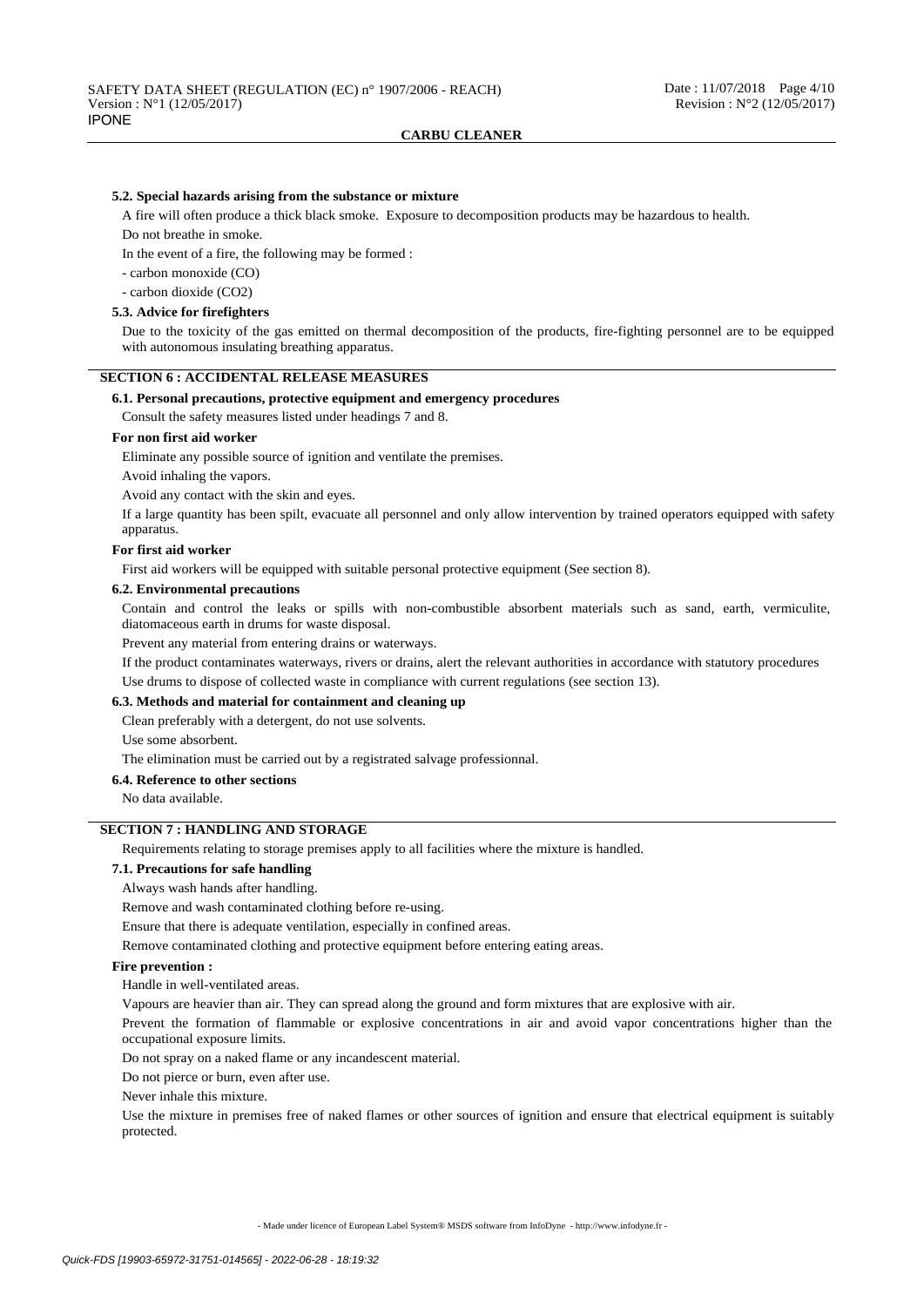Keep packages tightly closed and away from sources of heat, sparks and naked flames.

Do not use tools which may produce sparks. Do not smoke.

Prevent access by unauthorised personnel.

## **Recommended equipment and procedures :**

For personal protection, see section 8.

Observe precautions stated on label and also industrial safety regulations.

Never pour water into this mixture.

Do not breathe in aerosols.

Where the personnel must carry out work in a booth, whether for spraying or otherwise, the ventilation may be inadequate to control particles and solvent vapors in every case.

It is therefore recommended that personnel wear masks with a compressed air supply during spraying operations until the concentration of particles and solvent vapors has fallen below the exposure limits.

Avoid inhaling vapors. Carry out any industrial operation which may give rise to this in a sealed apparatus.

Provide vapor extraction at the emission source and also general ventilation of the premises.

Also provide breathing apparatus for certain short tasks of an exceptional nature and for emergency interventions.

In all cases, recover emissions at source.

Packages which have been opened must be reclosed carefully and stored in an upright position.

## **Prohibited equipment and procedures :**

No smoking, eating or drinking in areas where the mixture is used.

Never open the packages under pressure.

#### **7.2. Conditions for safe storage, including any incompatibilities**

No data available.

#### **Storage**

Keep out of reach of children.

Keep the container tightly closed in a dry, well-ventilated place.

Keep away from food and drink, including those for animals.

Keep away from all sources of ignition - do not smoke.

Keep well away from all sources of ignition, heat and direct sunlight.

The floor must be impermeable and form a collecting basin so that, in the event of an accidental spillage, the liquid cannot spread beyond this area.

Pressurised container: protect from sunlight and do not expose to temperatures exceeding 50°C.

### **Packaging**

Always keep in packaging made of an identical material to the original.

#### **7.3. Specific end use(s)**

No data available.

## **SECTION 8 : EXPOSURE CONTROLS/PERSONAL PROTECTION**

1450 mg/m3

## **8.1. Control parameters**

### **Occupational exposure limits :**

- European Union (2017/2398, 2017/164, 2009/161, 2006/15/CE, 2000/39/CE, 98/24/CE) :

1810 mg/m3

| <b>CAS</b>                                                  | $VME-mg/m3$ : $VME-ppm$ : |                           | $ VLE-mg/m3 $ : $ VLE-ppm $ : |                       | Notes:    |              |
|-------------------------------------------------------------|---------------------------|---------------------------|-------------------------------|-----------------------|-----------|--------------|
| $1330 - 20 - 7$                                             | 221                       | 150                       | 442                           | 100                   | Peau      |              |
| - France (INRS - ED984 : 2016) :                            |                           |                           |                               |                       |           |              |
| <b>CAS</b>                                                  | VME-ppm:                  | $VME-mg/m3$ : $VLE-ppm$ : |                               | $VLE-mg/m3$ : Notes : |           | TMP No:      |
| $ 106-97-8 $                                                | 1800                      | 1900                      |                               |                       |           |              |
| $1330 - 20 - 7$                                             | 50                        | 221                       | 100                           | 442                   | *         | 4 Bis, 84, * |
| $- UK$ / WEL (Workplace exposure limits, EH40/2005, 2011) : |                           |                           |                               |                       |           |              |
| <b>CAS</b>                                                  | TWA :                     | $ {\rm STEL}$ :           | Ceiling:                      | Definition:           | Criteria: |              |
| $106-97-8$                                                  | $600$ ppm                 | $750$ ppm                 |                               | Carc                  |           |              |

- Made under licence of European Label System® MSDS software from InfoDyne - http://www.infodyne.fr -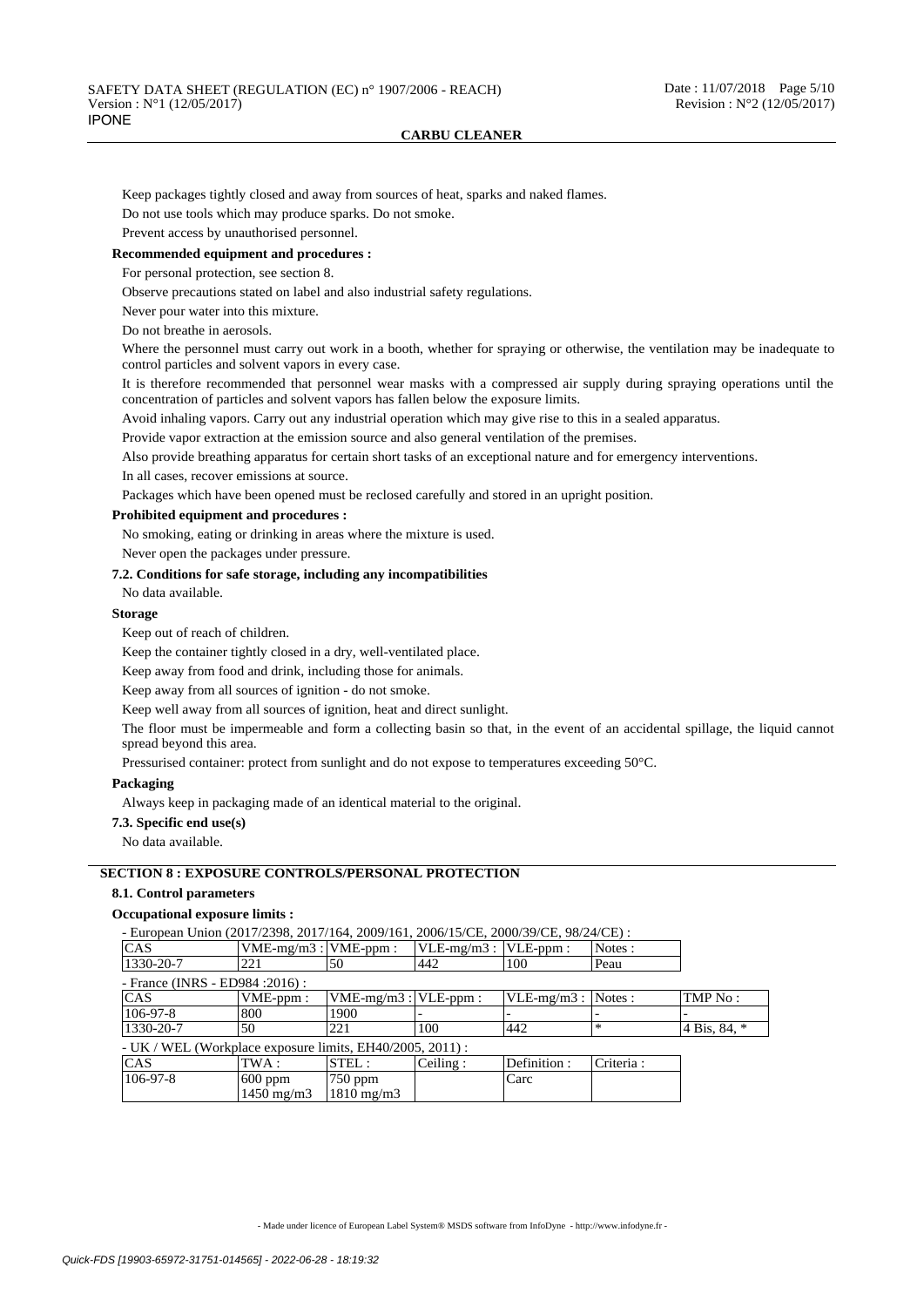| 1330-20-7 | $^{\prime\prime}$ ppm. | 100<br>ppm      | <b>BMGV</b><br>Sk. |  |
|-----------|------------------------|-----------------|--------------------|--|
|           | $220 \text{ mg/m}^3$   | 441<br>$mg/m^3$ |                    |  |

## **8.2. Exposure controls**

#### **Personal protection measures, such as personal protective equipment**

Use personal protective equipment that is clean and has been properly maintained.

Store personal protective equipment in a clean place, away from the work area.

Never eat, drink or smoke during use. Remove and wash contaminated clothing before re-using. Ensure that there is adequate ventilation, especially in confined areas.

#### **- Eye / face protection**

Avoid contact with eyes.

Use eye protectors designed to protect against liquid splashes

Before handling, wear safety goggles in accordance with standard EN166.

#### **- Hand protection**

Use suitable protective gloves that are resistant to chemical agents in accordance with standard EN374.

Gloves must be selected according to the application and duration of use at the workstation.

Protective gloves need to be selected according to their suitability for the workstation in question : other chemical products that may be handled, necessary physical protections (cutting, pricking, heat protection), level of dexterity required.

### Type of gloves recommended :

- Nitrile rubber (butadiene-acrylonitrile copolymer rubber (NBR))

- PVA (Polyvinyl alcohol)

Recommended properties :

- Impervious gloves in accordance with standard EN374

## **- Body protection**

Avoid skin contact.

Wear suitable protective clothing.

Suitable type of protective clothing :

In the event of spraying, wear protective clothing against chemical risks and against sprayed liquid (type 4) in accordance with EN14605 to prevent skin contact.

Work clothing worn by personnel shall be laundered regularly.

After contact with the product, all parts of the body that have been soiled must be washed.

### **- Respiratory protection**

Type of FFP mask :

Wear a disposable half-mask aerosol filter in accordance with standard EN149.

Category :

- FFP1

Particle filter according to standard EN143 :

- P1 (White)

## **SECTION 9 : PHYSICAL AND CHEMICAL PROPERTIES**

## **9.1. Information on basic physical and chemical properties**

| <b>General information:</b>                                   |               |
|---------------------------------------------------------------|---------------|
| Physical state:                                               | Fluid liquid. |
|                                                               | Spray.        |
| <b>Important health, safety and environmental information</b> |               |
| pH:                                                           | Not relevant. |
| Boiling point/boiling range:                                  | $215 °C$ .    |
| Vapour pressure $(50^{\circ}C)$ :                             | Not relevant. |
| Density:                                                      | $\lt 1$       |
| Water solubility:                                             | Insoluble.    |
| Melting point/melting range :                                 | Not relevant. |
| Self-ignition temperature :                                   | $250 °C$ .    |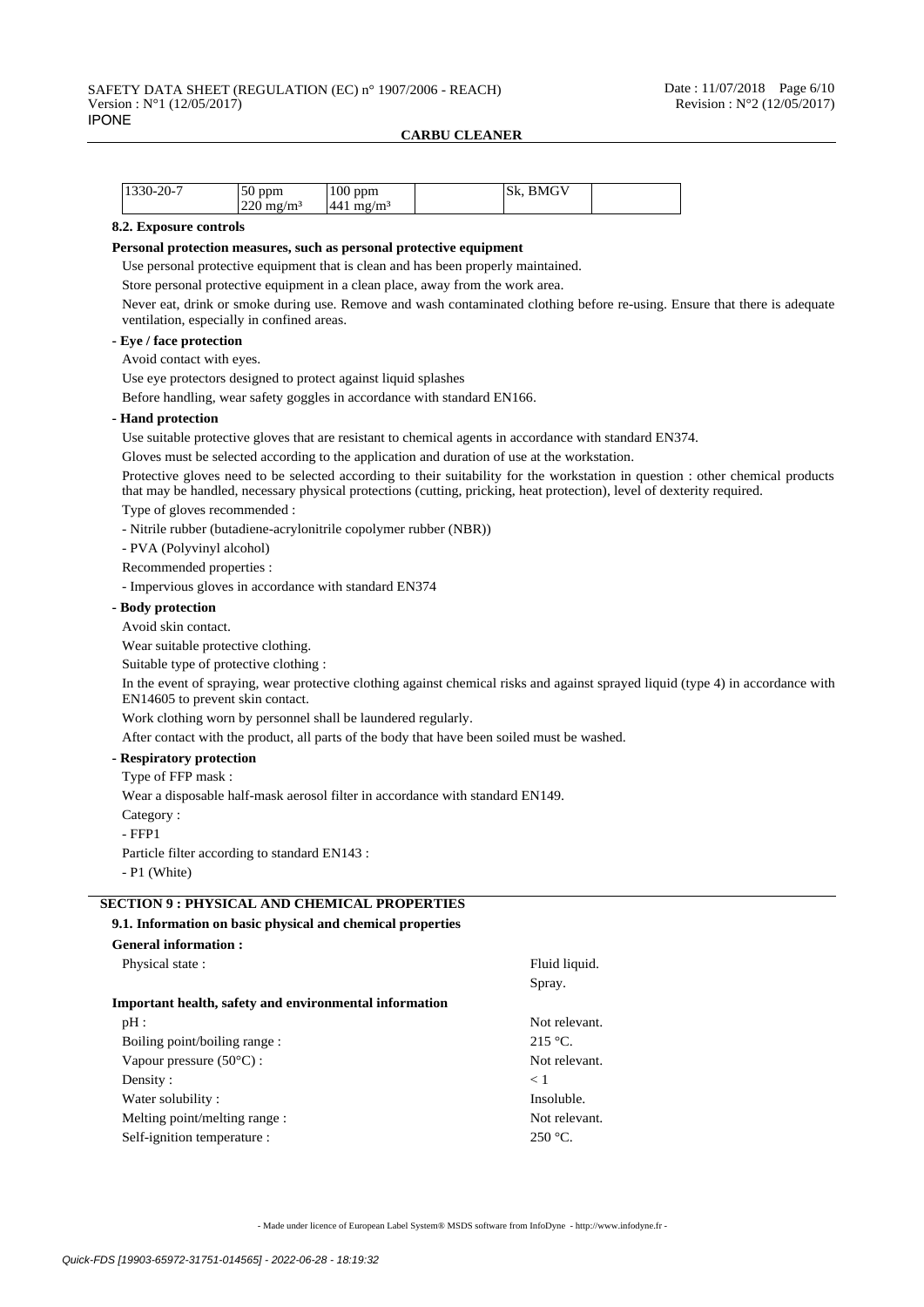| Decomposition point/decomposition range : | $250 °C$ .            |
|-------------------------------------------|-----------------------|
| Chemical combustion heat :                | $>= 30 \text{ kJ/g}.$ |
| 9.2. Other information                    |                       |
| No data available.                        |                       |

## **SECTION 10 : STABILITY AND REACTIVITY**

#### **10.1. Reactivity**

No data available.

## **10.2. Chemical stability**

This mixture is stable under the recommended handling and storage conditions in section 7.

#### **10.3. Possibility of hazardous reactions**

When exposed to high temperatures, the mixture can release hazardous decomposition products, such as carbon monoxide and dioxide, fumes and nitrogen oxide.

#### **10.4. Conditions to avoid**

Any apparatus likely to produce a flame or to have a metallic surface at high temperature (burners, electric arcs, furnaces etc.) must not be allowed on the premises.

- heating

- heat

- humidity

Protect from moisture. Reaction with water can cause an exothermic reaction.

#### **10.5. Incompatible materials**

#### Keep away from :

- water

- strong acids
- strong oxidising agents

#### **10.6. Hazardous decomposition products**

The thermal decomposition may release/form :

- carbon monoxide (CO)
- carbon dioxide (CO2)

## **SECTION 11 : TOXICOLOGICAL INFORMATION**

#### **11.1. Information on toxicological effects**

Exposure to vapours from solvents in the mixture in excess of the stated occupational exposure limit may result in adverse health effects such as mucous membrane and respiratory system irritation and adverse effects on kidney, liver and central nervous system.

Symptoms produced will include headaches, numbness, dizziness, fatigue, muscular asthenia and, in extreme cases, loss of consciousness.

May cause irreversible damage to the skin; namely inflammation of the skin or the formation of erythema and eschar or oedema following exposure up to four hours.

Repeated or prolonged contact with the mixture may cause removal of natural oil from the skin resulting in non-allergic contact dermatitis and absorption through the skin.

Splashes in the eyes may cause irritation and reversible damage

Narcotic effects may occur, such as drowsiness, narcosis, decreased alertness, loss of reflexes, lack of coordination or dizziness.

Effects may also occur in the form of violent headaches or nausea, judgement disorder, giddiness, irritability, fatigue or memory disturbance.

Aspiration toxicity includes severe acute effects such as chemical pneumonia, varying degrees of pulmonary injury or death following aspiration.

### **11.1.1. Substances**

No toxicological data available for the substances.

**11.1.2. Mixture**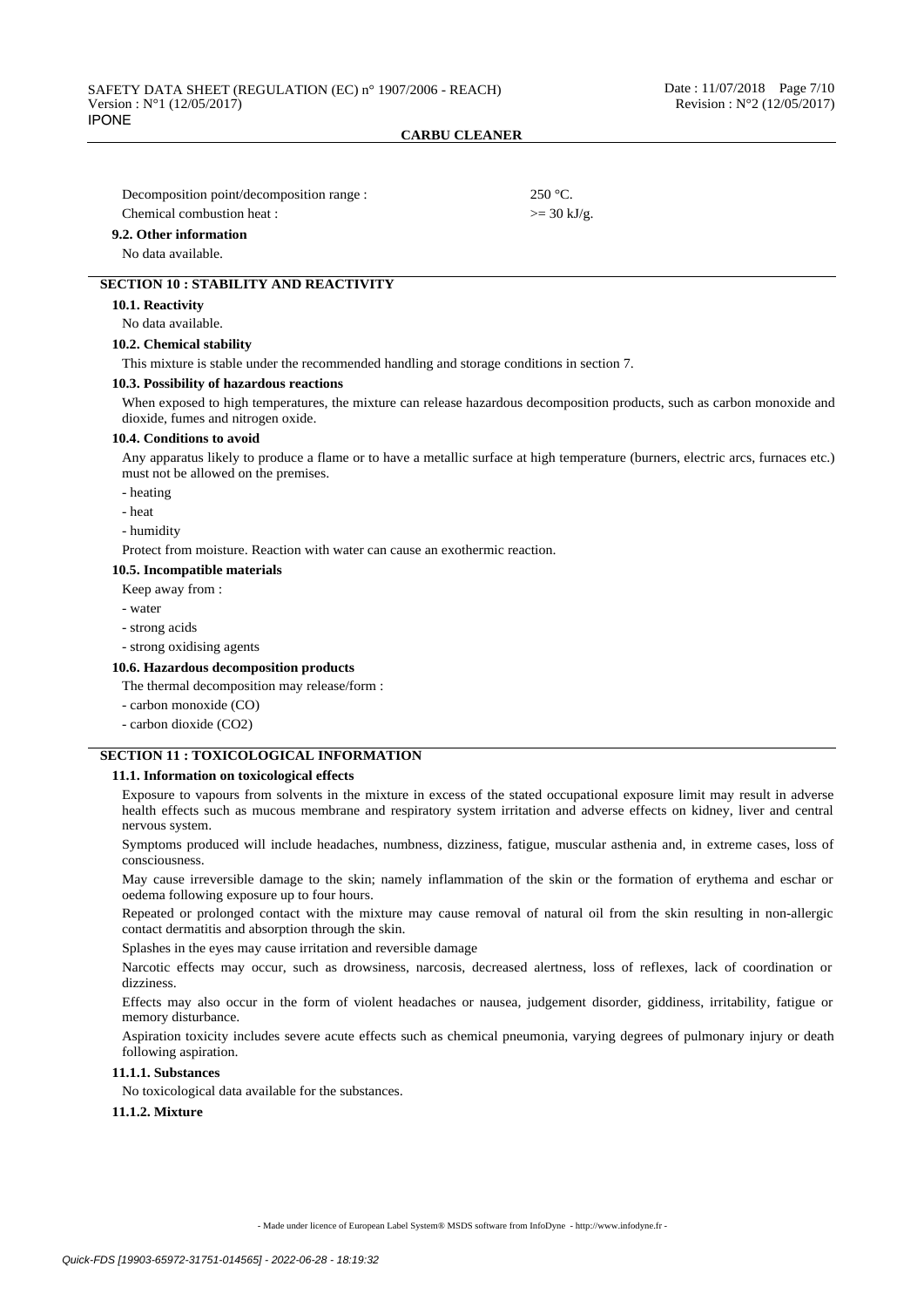#### **Aspiration hazard :**

May be fatal if swallowed and enters airways.

Aspiration toxicity includes severe acute effects such as chemical pneumonia, varying degrees of pulmonary injury or death following aspiration.

### **Monograph(s) from the IARC (International Agency for Research on Cancer) :**

CAS 1330-20-7 : IARC Group 3 : The agent is not classifiable as to its carcinogenicity to humans.

# **SECTION 12 : ECOLOGICAL INFORMATION**

Harmful to aquatic life with long lasting effects.

The product must not be allowed to run into drains or waterways.

#### **12.1. Toxicity**

### **12.1.2. Mixtures**

No aquatic toxicity data available for the mixture.

## **12.2. Persistence and degradability**

No data available.

### **12.3. Bioaccumulative potential**

No data available.

# **12.4. Mobility in soil**

No data available.

### **12.5. Results of PBT and vPvB assessment**

No data available.

**12.6. Other adverse effects**

### **SECTION 13 : DISPOSAL CONSIDERATIONS**

Proper waste management of the mixture and/or its container must be determined in accordance with Directive 2008/98/EC.

#### **13.1. Waste treatment methods**

Do not pour into drains or waterways.

#### **Waste :**

Waste management is carried out without endangering human health, without harming the environment and, in particular without risk to water, air, soil, plants or animals.

Recycle or dispose of waste in compliance with current legislation, preferably via a certified collector or company.

Do not contaminate the ground or water with waste, do not dispose of waste into the environment.

### **Soiled packaging :**

Empty container completely. Keep label(s) on container.

Give to a certified disposal contractor.

## **SECTION 14 : TRANSPORT INFORMATION**

Transport product in compliance with provisions of the ADR for road, RID for rail, IMDG for sea and ICAO/IATA for air transport (ADR 2015 - IMDG 2014 - ICAO/IATA 2016).

## **14.1. UN number**

1950

#### **14.2. UN proper shipping name**

UN1950=AEROSOLS, flammable

# **14.3. Transport hazard class(es)**

- Classification :

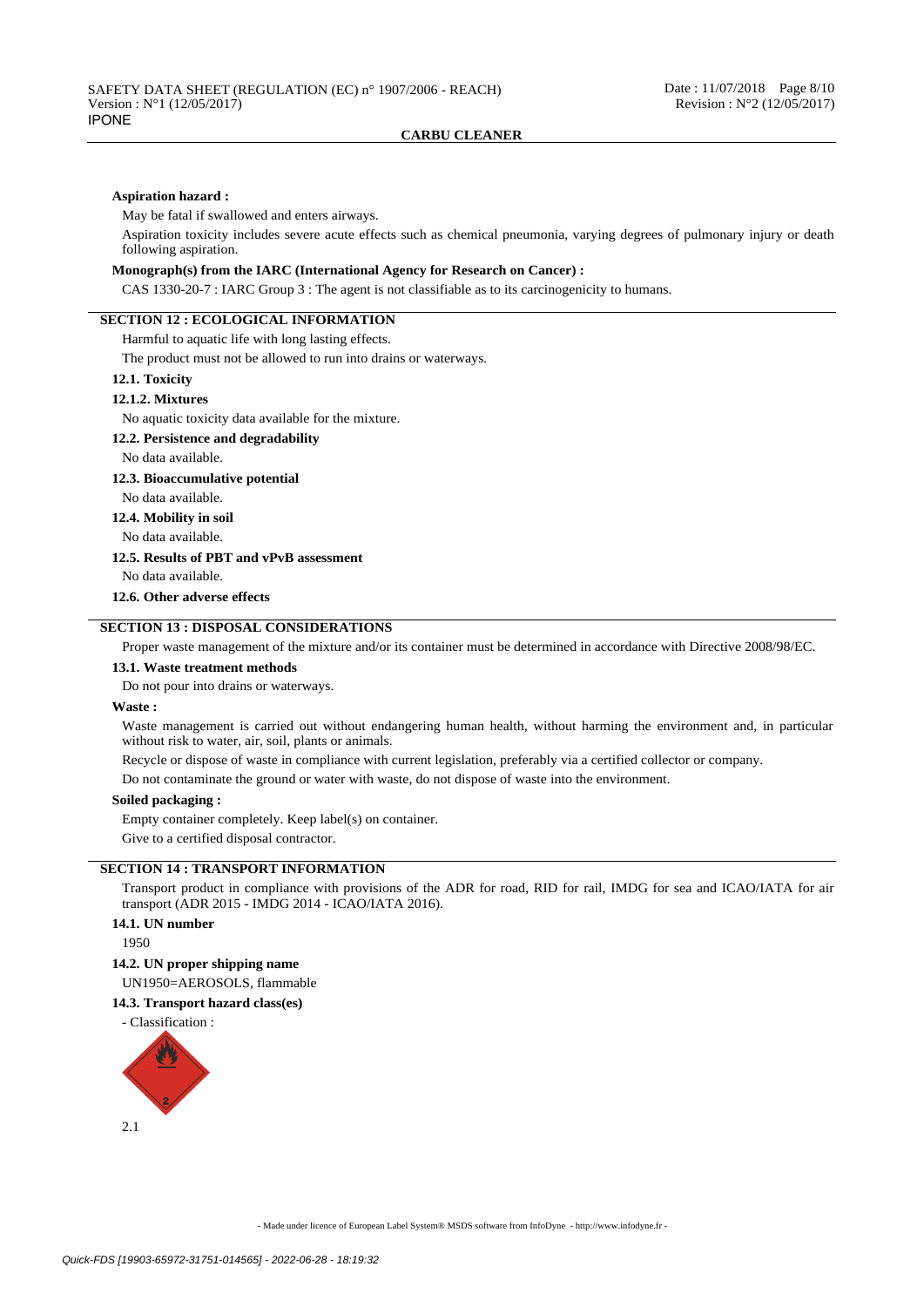### **14.4. Packing group**

-

-

### **14.5. Environmental hazards**

#### **14.6. Special precautions for user**

| <b>ADR/RID</b> | <b>Class</b> | Code     | Pack gr. | Label      | 'Ident.                             | ∼          | Provis.         | ۱۳۰ | 'Cat. | Tunnel |
|----------------|--------------|----------|----------|------------|-------------------------------------|------------|-----------------|-----|-------|--------|
|                |              |          | -        | $\sim$ . 1 |                                     | ∸          | 190 327 344 625 | lE0 |       |        |
|                |              |          |          |            |                                     |            |                 |     |       |        |
| <b>IMDG</b>    | Class        | 2°Label  | Pack gr. | LC         | <b>EMS</b>                          | Provis.    | E0              |     |       |        |
|                |              | la anzol |          | 0.027      | $\Gamma$ $\Gamma$ $\Gamma$ $\Gamma$ | 100.272.22 | $\Gamma$        |     |       |        |

| ----- | -------    | .        | $1 - 1$                  | .     | ------                          | .                               | --             |
|-------|------------|----------|--------------------------|-------|---------------------------------|---------------------------------|----------------|
|       | $\sim$ . 1 | See SP63 | $\overline{\phantom{0}}$ | SP277 | $\mathbf{a}$<br>. H-D, J<br>7-U | 190 277<br>227<br>ി6ാ<br>ا سے ب | E <sub>0</sub> |
|       |            |          |                          |       |                                 | 959<br>344                      |                |
|       |            |          |                          |       |                                 |                                 |                |

| <b>IATA</b> | Class             | $ 2^{\circ}$ Label | Pack gr. | Passager | Passager | Cargo                    | Cargo  | Inote | EO             |
|-------------|-------------------|--------------------|----------|----------|----------|--------------------------|--------|-------|----------------|
|             | $\angle$ .1       |                    |          | 203      | 75 kg    | 203                      | 150 kg | A145  | E <sub>0</sub> |
|             |                   |                    |          |          |          |                          |        | A167  |                |
|             |                   |                    |          |          |          |                          |        | A802  |                |
|             | $\mathcal{L}$ . 1 |                    |          | Y203     | 30 kg G  | $\overline{\phantom{0}}$ |        | A145  | E <sub>0</sub> |
|             |                   |                    |          |          |          |                          |        | A167  |                |
|             |                   |                    |          |          |          |                          |        | A802  |                |

For limited quantities, see part 2.7 of the OACI/IATA and chapter 3.4 of the ADR and IMDG.

For excepted quantities, see part 2.6 of the OACI/IATA and chapter 3.5 of the ADR and IMDG.

### **14.7. Transport in bulk according to Annex II of Marpol and the IBC Code**

No data available.

## **SECTION 15 : REGULATORY INFORMATION**

- **15.1. Safety, health and environmental regulations/legislation specific for the substance or mixture**
- **Classification and labelling information included in section 2:**
- The following regulations have been used:
- Directive 75/324/CEE modified by directive 2013/10/UE
- EU Regulation No. 1272/2008 amended by EU Regulation No. 2016/1179. (ATP 9)
- **Container information:**
- No data available.
- **Particular provisions :**
- No data available.

## **- Labelling for detergents (EC Regulation No. 648/2004,907/2006) :**

- 5 % or over but less than 15 % : aromatic hydrocarbons
- 30 % and more : aliphatic hydrocarbons

#### **15.2. Chemical safety assessment**

No data available.

## **SECTION 16 : OTHER INFORMATION**

Since the user's working conditions are not known by us, the information supplied on this safety data sheet is based on our current level of knowledge and on national and community regulations.

The mixture must not be used for other uses than those specified in section 1 without having first obtained written handling instructions.

It is at all times the responsibility of the user to take all necessary measures to comply with legal requirements and local regulations.

The information in this safety data sheet must be regarded as a description of the safety requirements relating to the mixture and not as a guarantee of the properties thereof.

#### **Wording of the phrases mentioned in section 3 :**

| H <sub>220</sub> | Extremely flammable gas.            |
|------------------|-------------------------------------|
| H <sub>225</sub> | Highly flammable liquid and vapour. |
| H <sub>226</sub> | Flammable liquid and vapour.        |